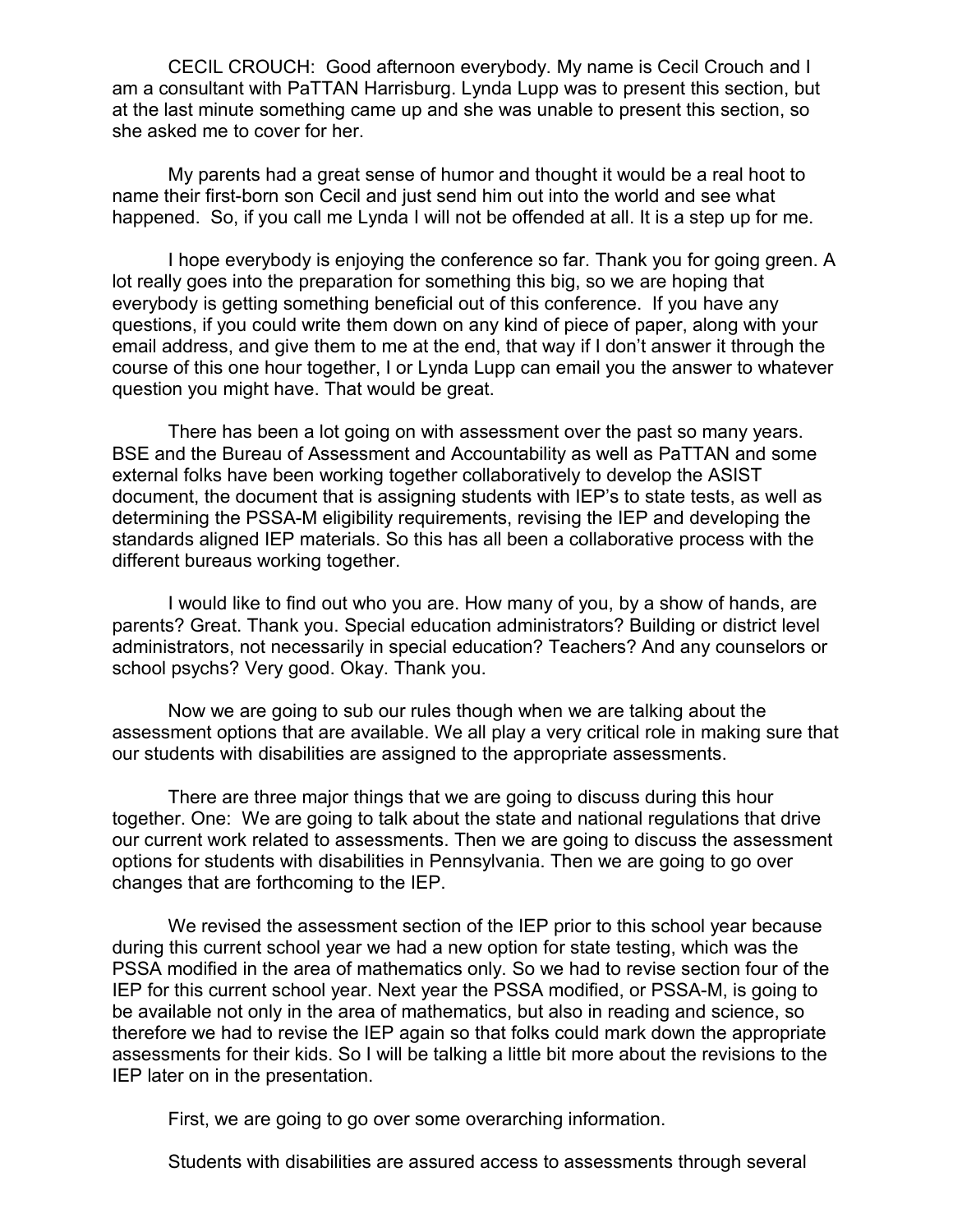acts of legislation. Federally we have IDEA and we have No Child Left Behind. At the state level we have Chapter 14 as well as Chapter 4. These acts of legislation require that students with disabilities receive accommodations on state tests and local assessments, and that students with disabilities are assessed in the same manner, and at the same frequency, as students without disabilities.

Now because the reform of healthcare has been so easy and without opposition, the President has decided to go into the reform of education. So I am sure many of you are aware that No Child Left Behind is being reauthorized. It is important to know that IDEA is being reauthorized as well. Now what that means is that when the statute becomes final, we will have a big statewide rollout of that information from the statute which will follow with, or be concurrent with, new special education forms that meet those new federal requirements. And then a couple of years after that we will get the regulations published, and then that same process will occur. There will be a statewide rollout and then the forms will be revised to meet those federal requirements.

If you haven't yet read the blueprint document for No Child Left Behind, which is really called the Elementary and Secondary Education Act, the link is on this slide. It is really a quick read, and it is a very beneficial read.

Both of these major laws, IDEA and ESEA, are in the early stages of reauthorization. If you have read the Blueprint for Reform document, you have seen that it is basically just an outline of what the administration wants to accomplish with the reauthorization. We really don't have a whole lot of details as far as what these things mean for implementation yet, but I will kind of point out some of the things that are in that Blueprint.

IDEA is not even that far. There is no Blueprint document for IDEA yet. Currently discussions are being held to find out what they do want to accomplish with the reauthorization once it is final.

Okay, the national perspective that Dr. Lupp put in here is derived from conversations about No Child Left Behind as well as IDEA. It is pretty clear in the documentation that more emphasis is going to be continued to be put on achievement growth for students with disabilities, not just achievement, but achievement growth. There are also discussions about the most appropriate ways to aggregate the data from alternate assessments into the overall system. Like I said, we don't have details for what that means yet, but that is some of the things that are being discussed in that document. But overall, the emphasis seems to be, so far, on looking at growth over time.

The Blueprint for Reform document also talks about ensuring that all students who graduate, or who are on track to graduate ready for college and a career by the year 2020. So "Career and college ready by 2020" is kind of the new catch phrase that you see throughout the document. What we don't know is what that means with our current targets, because we have our current No Child Left Behind targets to get us to 100% proficiency by 2014. We don't know what role that is going to play into the reauthorization, which is talking about college and career ready by 2020.

The current discussions talk about eliminating outdated assessment systems. We don't know exactly what that means yet either, but it could include more of an emphasis on technology for assessment rather than paper and pencil. It could also be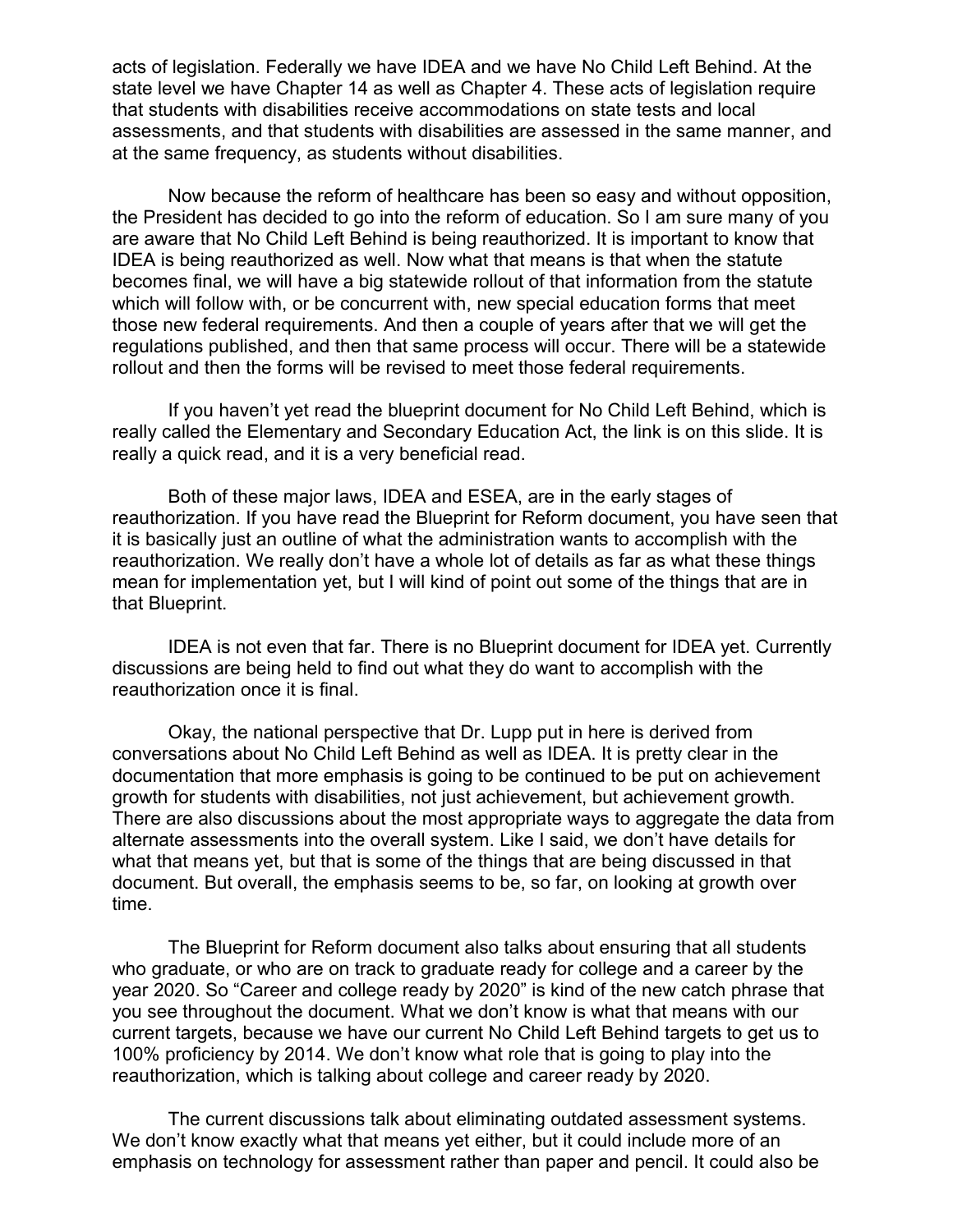inclusive of focusing more on growth over time rather than a one-time high stakes assessment to get a still snapshot of a student, so looking at more growth rather a onetime assessment to get that snapshot of where he or she is at. But again, they are only in the planning stages right now, so we really don't have any details.

Here are some things that are being talked about for inclusion in the reauthorization. We already mentioned college and career ready by 2020 which includes ensuring the standards that we have as a state of working towards that capacity, to ensure that students are going to be college and career ready by the time they graduate. Pennsylvania is currently analyzing common core standards for the purpose of determining what the next steps will be.

The blueprint also talks about the collection of key information regarding teaching and learning conditions, which would be ongoing, and used to improve conditions to ensure that growth is occurring. There is also the issue of a commitment of funding to reward and facilitate the work of schools that are making the most progress and in the document, if you read it, you will see they are talking about financially rewarding schools who are making the most progress, as well as allowing flexibility in the use of that funding. So maybe an issue of reducing the red tape involved in accepting the federal funds for those highest achieving schools.

There is also talk about focusing effort on schools that are making no progress, and they specifically say a focus on schools that are at the lowest five percent of growth and achievement within each state. So those would be what they call the challenge schools, those lowest five percent of schools. Then they have different categories of challenged schools, so there is the lowest five percent, and then there is a five percent that falls just above that lowest five percent which would also require some attention, but maybe not as much as those lowest five percent. We will have to wait and see exactly how all of this is going to play out.

Now you can see the five different assessment options in Pennsylvania. We have had the PSSA without accommodations, the PSSA with accommodations, and the PASA for quite a while now. Now this school year, our current school year, is the first year that the PSSA modified for mathematics was an option, and that is available either with or without accommodation. Next school year, 2010-2011, will bring also the options of science and reading for the PSSA modified, or PSSA-M, for eligible students with IEP's.

This is the assessment calendar for next school year, 2010-2011. It was posted relatively recently and you can find this on the PDE website. You would look under programs, PSSA, and then testing calendar.

Now we are going to talk a little bit about information related to the PSSAmodified. But are there any questions so far based on what we have covered?

This excerpt is taken from the regulations on alternate assessments based on modified academic achievement standards. You will notice that the emphasis on the slide here in on grade level content. The clear and explicit language reemphasizes the need to hold all students to high standards that are grade level appropriate. The cap of two percent for the modified assessment, the PSSA-M, was put into place specifically for this purpose, because along with the research that the federal government did to find out about what percentage a modified assessment based on modified achievement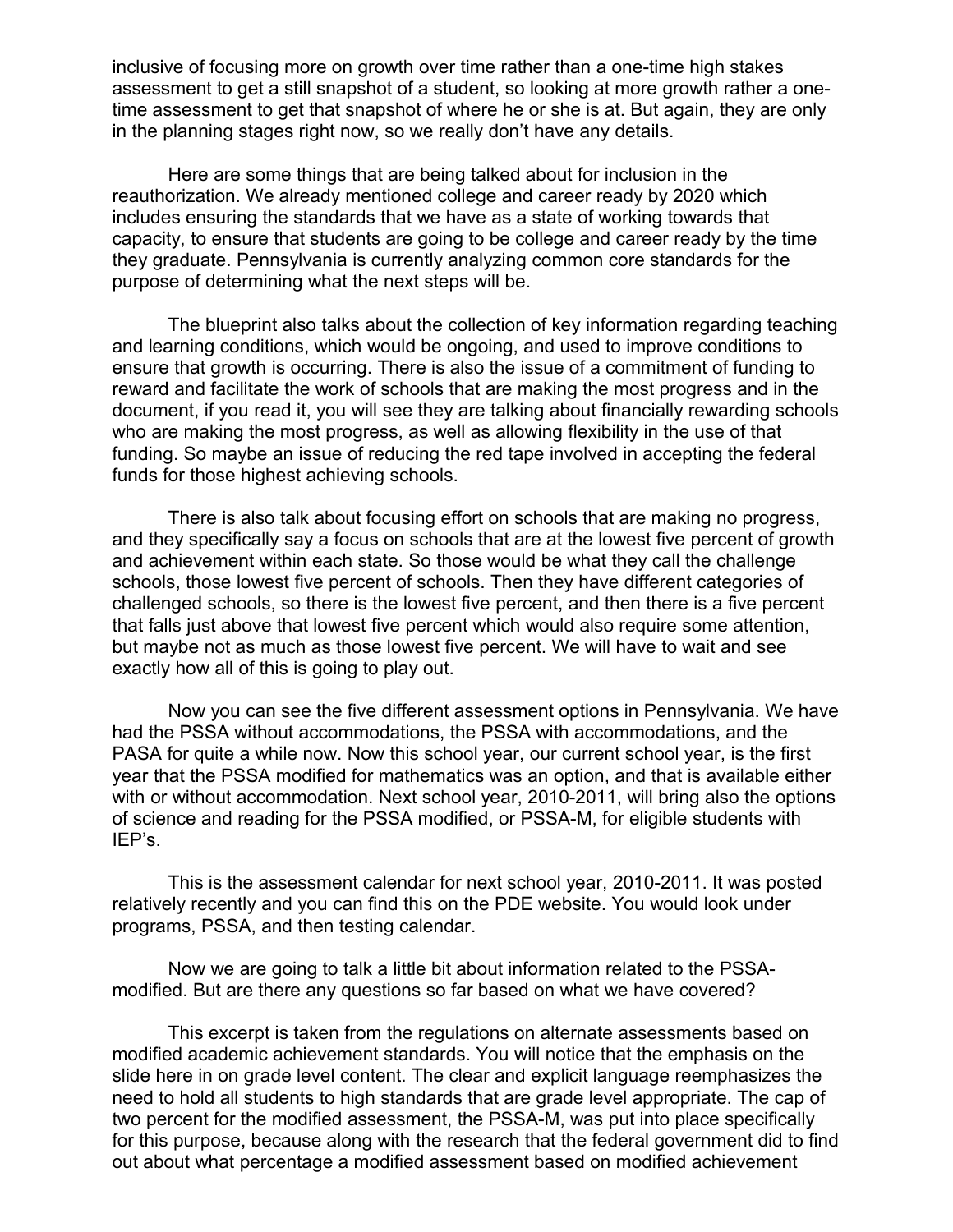standards, about what percentage of students this would be appropriate for, they also wanted to ensure that there wasn't a flooding of students with disabilities into a separate assessment system. So the cap of two percent I guess is a way, in addition to the research, to help ensure that that doesn't happen. So with that cap of two percent there really needs to be very purposeful discussion regarding the appropriateness of the assessment on an individual student level.

The AAMAS stands for Alternate Assessment based on Modified Achievement Standards. It's the hottest new abbreviation out there. AAMAS. Alternate Assessment based on Modified Achievement Standards. Dr. Zaportchec (sp) committed to developing a modified assessment, which we now have as the PSSA-M for mathematics this year. It is worth noting that not all states have pursued a modified assessment. Of all the states, because it was optional, only nine pursued that option into their state assessment system. And of the nine states, only one, Texas, has received full approval from the federal government on the development and administration of its assessment. The only reason for that is because Texas started before anyone else, so they are a couple of years ahead of the game.

We have some information on the PSSA-M. This information on the GSEG Grant, basically it means that the federal government provided a grant to states to help develop an alternate assessment based on modified achievement standards, and to determine its target population. Information related to the GSEG grant can be found on the PaTTAN website. If you go the PaTTAN website, which is [www.pattan.net,](http://www.pattan.net/) on the right hand side of the home page, you will see a little section that says "Bureau of Special Education" and right underneath it there is a little link for "assessment." If you go to that "BSE assessment" link you can find all the information related to the state GSEG grant and information related to the PSSA modified.

Now, as a result of the research from the GSEG grant, the Bureau of Special Education and the Bureau of Assessment and Accountability came up with eligibility criteria for participation in the PSSA modified. This slide gives us the four criteria to determine if a student with an IEP is eligible to take the PSSA-M. First the student may not be eligible for the PASA in order to be eligible for the PSSA modified. Second, the student has to have a standards aligned IEP that denotes the student is receiving standards aligned grade level instruction. That does not mean across the board on every single standard, but you do have to denote that a student is receiving grade level standards aligned instruction. The students needs are such that even if significant growth occurs the student is still unlikely to achieve grade level proficiency in the current IEP year, so we are looking at the students with IEP's who are working on grade level standards, working toward grade level standards, but are significantly behind, and even if significant progress would occur during that IEP year, they are still unlikely to reach proficiency on the PSSA. The student would have an established pattern of significantly low performance on multiple valid measures, despite the use of researched based intensive interventions.

Any additional information on eligibility requirements for the PSSA modified can be read in the ASIST Document, Assigning Students with IEP's to State Tests, which can be found on the link at the bottom of this slide, which is really hard to see, but it is also on the PaTTAN website. You can find it under the assessment side, under the Bureau of Special Education.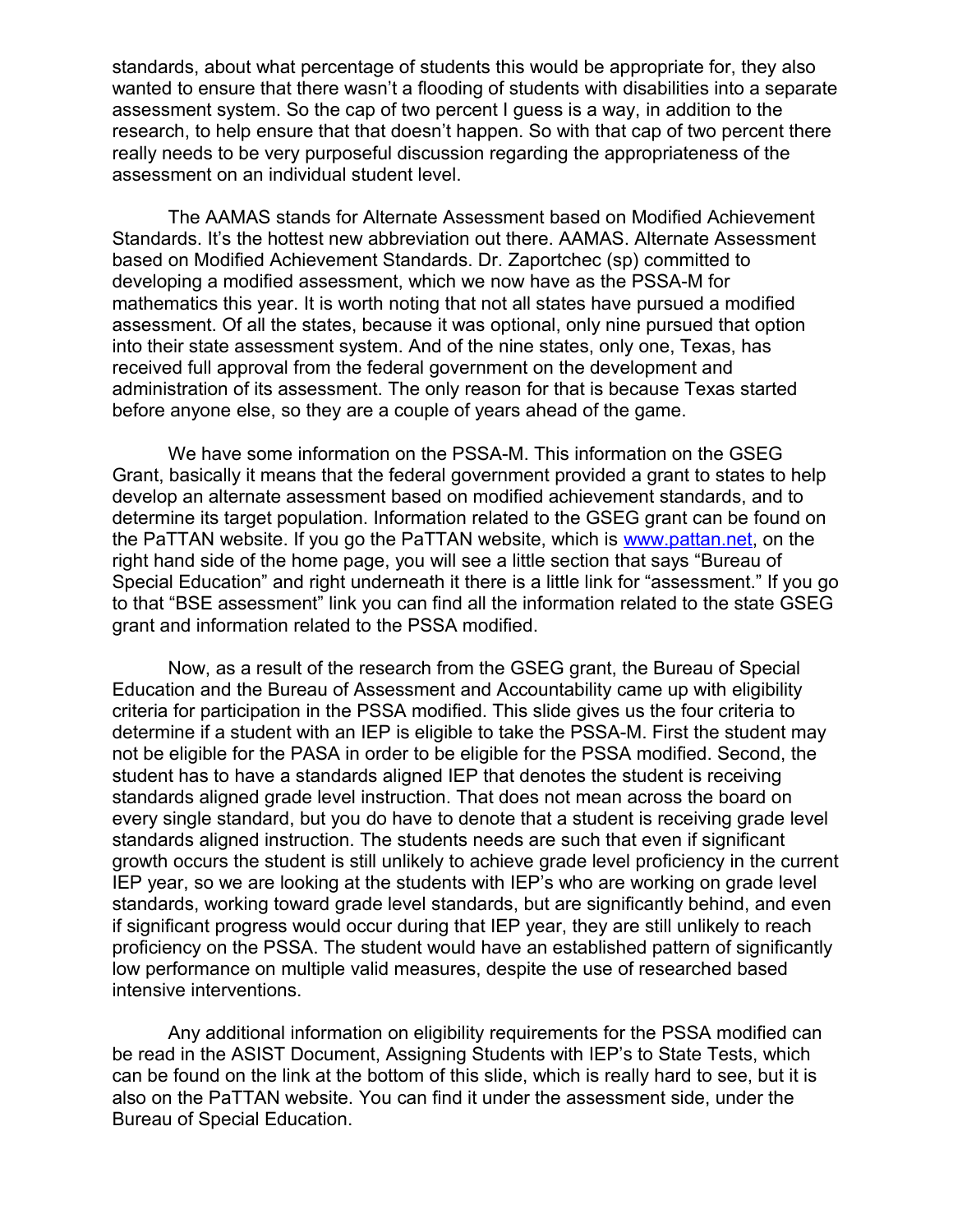There is also a link on the lower left hand side of the home page that says "Standards Aligned IEP's" and you can find the ASIST document in that link as well.

These are some of the differences for the PSSA modified. I will give you a second to check those over. An additional benefit with the modified assessment is that the students don't have to record their answers onto a separate sheet; it is all recorded on the same sheet, so the document that the student is given, the assessment the student is given, is where they will read the questions as well as document their answers.

On the next slide we are going to see an original PSSA item, a test item off of the PSSA, and then on the following slide we will see that same item but for the modified assessment, so we will be able to make some comparisons between the standard types of questions on the PSSA as well as the items on the modified assessment.

It is worth noting that PSSA modified sample assessments items can be found on the PDE website. I know that it is sometimes challenging to find things on either the PaTTAN or PDE websites, so I want to kind of give you the step-by-step directions on how to find the sample items for the PSSA modified.

So if you go to the PDE website, on the left side you will see a bunch of different options that you can click. One of them says "elementary and secondary education." You will click on "elementary and secondary education" and then a drop-down box with several other items will show up underneath elementary and secondary education, and of them you would want to click "pre-K to 12 bureaus," then some more options will show up. You will want to click on "Bureau of Assessment and Accountability" and then will take you to a page and you would just click on "PSSA resource materials."

So this is the original item, the original PSSA item. The next slide is going to show the modified assessment item. So take a couple of seconds just to look at this item and get a feel for what it looks like, as well as the choices.

This is the modified item. We can see several similarities and differences here. Some of the differences: One, there is more white space. Two, there are less words, so it is a little bit easier to read this item. A third difference is you can see that there is a clue word that has been highlighted, that was not highlighted in the original question, which is closest. While there are four answer choices for this modified item, which is the same number of choices in the original item, one of the answer choices here, which is \$108, is an outlier. So while we have some, the first 3 are relatively close together, we have one that is an outlier. Another difference is that while the answer choices are listed in the same way essentially, these have dollars signs in front of them and in the original question there were no dollar signs in front of the various amounts.

Some of the similarities are that the first three choices for this item are exactly the same as the first three choices of the original item: 13, 20 and 26. The only difference is on this item it has dollar signs in front of it. This question, while simpler, is still assessing the same competencies, which are finding a percentage of a quantity and estimating, or rounding, depending on how the student goes about solving the problem. So it is still assessing grade level content, but it is doing it in a different way. Also, you will see that in this item it is rounded to \$128 as opposed to \$127 and some change in the original item.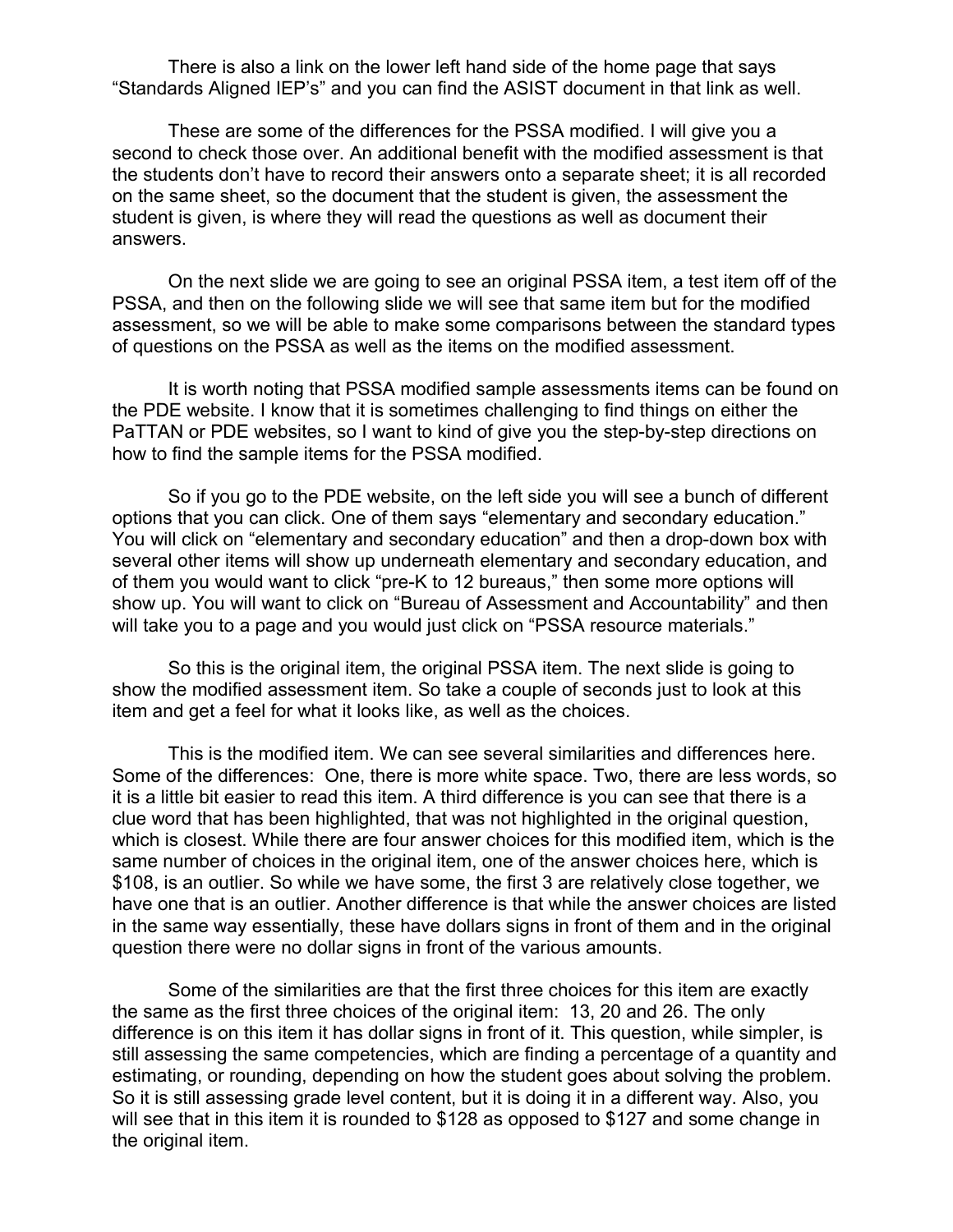When information on the PSSA modified was rolled out, we didn't know what the performance level descriptors were going to be, because they didn't have to be advanced, proficient, basic and below basic. They could have been anything. So now we do have that information and it is advanced-m, proficient-m, basic-m, and below basic-m. So they kept with the same general idea, but they put an "m" behind it. We don't have cut scores yet for these different designations, and we won't have them until June. When all of the data is collected, that is when they will calculate what the cut scores are going to be for each performance level descriptor.

Remember, the PSSA-M is still assessing grade level content standards. It is a modified assessment, not because it is testing modified standards. It is a modified assessment because it is based on modified achievement standards. So what a student has to do to demonstrate that they are proficient on the PSSA will look much different than what the student has to do to prove that they are proficient on the PSSA-M. That is about all the details I have on that at this current time, but we do know that the cut scores are going to be coming out in June, and the definitions of the performance level descriptors.

Okay, now I want to talk a little bit about the issue of the two percent cap. The two percent cap, you are very familiar with the one percent cap that is applied to the number of students who are able to count as proficient or advanced for the PASA, that cap of one percent. For the PSSA modified we have a cap of two percent of students at a district grade level span that can count as proficient or advanced for that particular grade span. And the grade spans are grades three through five, six through eight, and nine through twelve.

That is just the information we have that the grade spans are those grade levels, but that is not necessarily what you would calculate to find your two percent, because the PSSA-M is not an option for students in third grade. One of the reasons for that is because to be eligible to take the modified assessment they have to have had, not a history, but experience of struggling on the state assessment. I can't remember the exact wording, however that ended up meaning that a third grade PSSA-M was not an option. So fourth grade is the first grade that a student would be eligible to take the modified assessment. So while we are talking about a grade span of three to five, really to determine the two percent cap for that three to five grade span, you would be calculating the number of students assessed in grades four and five.

For the six to eight grade span, we would be calculating all of those students who would be assessed on the state assessment to determine the two percent cap. And then for the nine through twelve grade span, the only assessed grade level is grade eleven, so to determine the two percent cap for the nine to twelve grade span you are really only talking about two percent of your eleventh graders district wide.

If an LEA exceeds the two percent cap, it decides, the LEA decides, which students will be counted as not proficient. Just that language, "not proficient" is also relatively new. It used to be that students who were over the cap were designated as "low below basis" for the purposes of calculating AYP, and the reason for that was because we were using the PPI, the Pennsylvania Performance Index. We are no longer using the PPI. We are using a growth model which means that there is no need to designate students as "low below basic" for the purposes of AYP calculation. They would just be designated as "not proficient."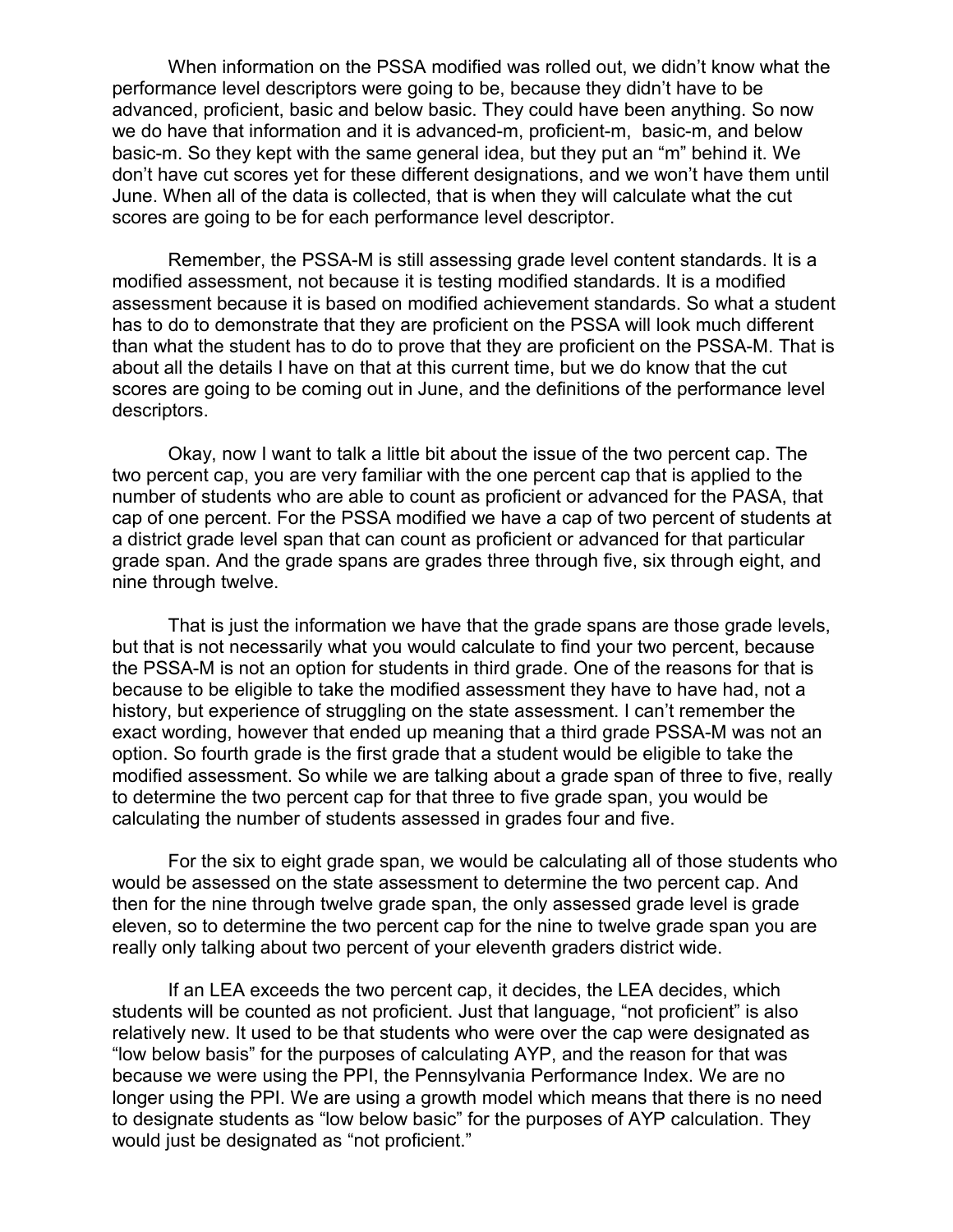So students who exceed that two percent cap, the district decides who is designated as "not proficient" for the purposes of AYP calculation. The "proficient or not proficient" that is designated the students, follows with them into each of the subgroups of which they are a member. So if a district, if their two percent for the six to eight grade span is ten students who are able to count as "proficient" or "advanced" on the PSSA modified, say that two percent cap for that grade span is ten students, and fifteen students actually score proficient or advanced on the PSSA modified, the two percent cap is ten, which means that the district has to determine five students of those fifteen who would count as not proficient.

So as the school is deciding who is counted as not proficient, it is important to keep in mind that that designation as not proficient for AYP calculation purposes only, follow the student into all their subgroups. So they would fall into the all student category, which is not a subgroup, but then they would fall into that IEP subgroup, and then any other subgroup that the student may belong to: White, African American, economically disadvantaged; that not proficient goes into each of those subgroups in determining AYP calculations.

The only way that an LEA can exceed the two percent cap is if they didn't meet the one percent cap for the PASA. So if there are five students who are able to take the PASA in the three to five grade span and count as proficient or advanced, maybe only three students of that available five, maybe only three got proficient or advanced, or took the assessment. That means that there would be two extra students, because that one percent cap for the PASA was not met. So those extra two students then could be applied to that same grade span for the PSSA-M. Does that make sense? So if you don't meet your one percent cap for the PASA, those available extra students can then be applied to the PSSA-M.

The reverse is not true. If you don't meet your two percent cap on the PSSA modified, those students cannot be added to your one percent cap for the PASA. It only goes if you didn't fill your one percent cap on the PASA, those students can be applied to the PSSA-M.

And if you have additional questions about the cap, one of the last slides I will show are contact names and numbers of folks you can contact.

There is an example on the slide here for the grade span of six through eight.

## AUDIENCE MEMBER: (27:30 to 27:39)

CECIL CROUCH: Right, but they have moved to a growth model, so all that the designation has to be is proficient, because proficient or advanced is what we see for different purposes. But for meeting AYP it is either proficient or not proficient, so that is really the lineation line: Are they proficient or not proficient. So they would be determining the AYP based on that information.

One frequently asked question that comes up is about sixth grade, and it is if our sixth grade classes are in elementary buildings, but grades seven and eight are in a middle school or a junior high, how does that calculation occur? The answer is that it doesn't matter what your building configuration is. A grade level span for a district is a grade level span, so whether the sixth grade is in an elementary building, a junior high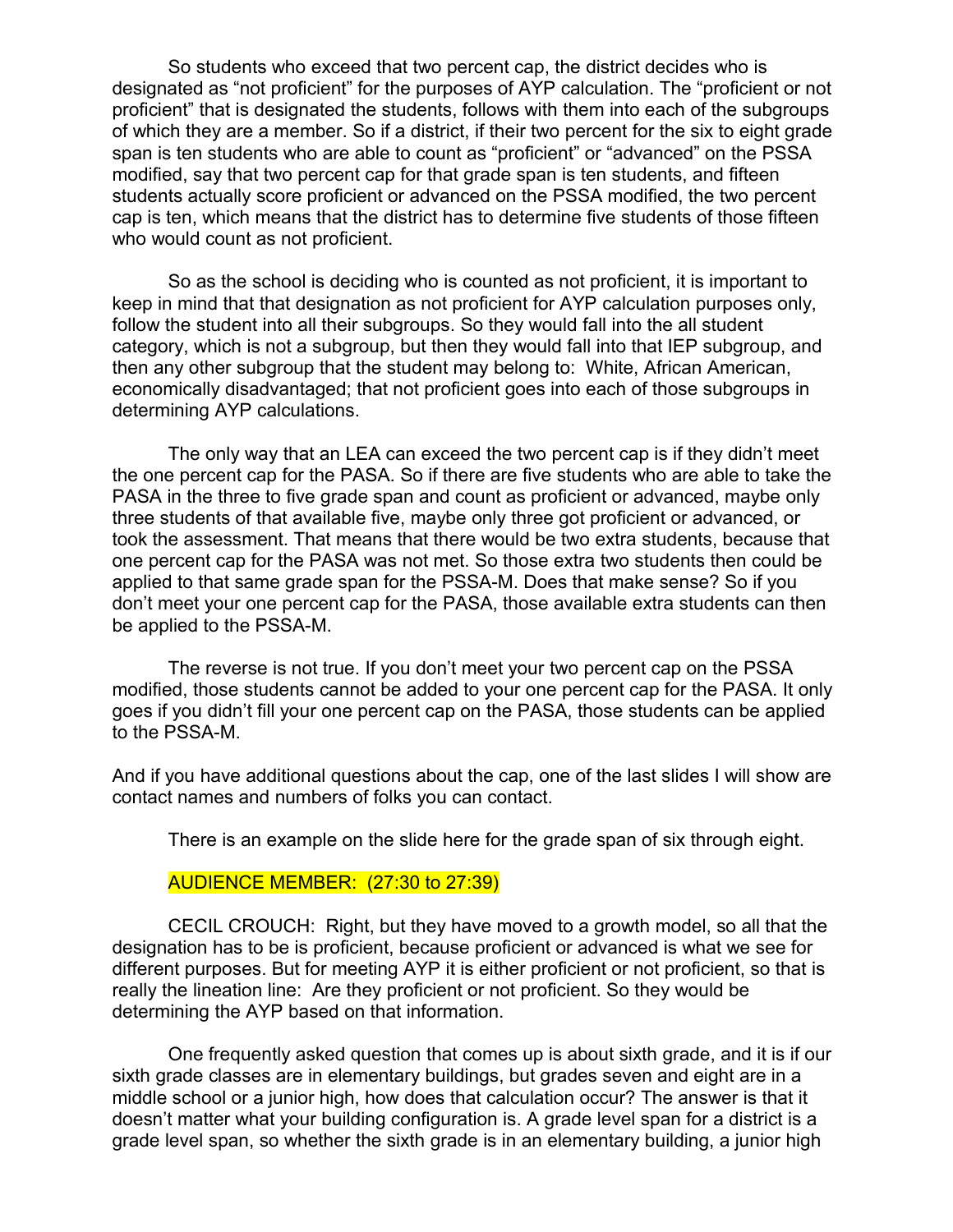or middle school, it doesn't matter. They are still looking at grades six, seven and eight across that district for that grade level span.

There is no limit to the number of students who can participate in the modified assessment, but they have to meet eligibility requirements, and the students have to meet the criteria, the four criteria, that are talked about in that ASIST document. The determination for who takes the PSSA modified is made by an IEP team. I want to state that because it's regulation. It's a regulation that the IEP team decides who takes the modified assessment, if they're eligible. It's not based on an administrator telling the school, "Our cap for grade six, seven and eight is ten, so you're only going to identify ten students to take the modified assessment." That would not be compliant.

But where the administrator does get to make a determination is at the end when the school receives the preliminary AYP file from DRC. It will tell you if you exceeded that two percent cap on any particular grade level span, and then that is when you would go about determining which students count as proficient, and which are going to count as not proficient, if you have exceeded that two percent cap.

Again, that determination is for AYP purposes only. So the school report and the parent report is still going to say exactly how the student scored on the assessment. It is just for AYP purposes a student would be counted as not proficient.

Questions?

AUDIENCE MEMBER: So if you're allowed ten students, and you have twenty selected by the team, and all twenty are proficient, you get credit for ten, and the other ten are not proficient for AYP purposes, correct?

CECIL CROUCH: Yes.

AUDIENCE MEMBER: Then when you do the selection, the final thing I want to try to think through, if I have people who are not proficient, I contained than  $\blacksquare$ , I can  $\blacksquare$ , I can  $\blacksquare$ 

CECIL CROUCH: Whatever student is not proficient, it follows with them into each of their subjects.

AUDIENCE MEMBER: So, I'm just thinking this through. If you have many subgroups, and  $you$  , you want to build those up.  $\Box$  come underneath an ethnic, economic or special Ed, that is probably not a good choice (30:46 to 30:58)

CECIL CROUCH: I can't comment on that one at all. Security.

Okay, next I want to get into the IEP update, because the IEP has been changed, it's just not been made public yet. Next year we have the PSSA modified for reading, math, as well as science. So we had to update the IEP based on those options.

In early May, so coming up here pretty soon, a communication is going to be shared with the entire field on the revised IEP section, which is only section four. The only thing that was changed is section four, which is the assessment section.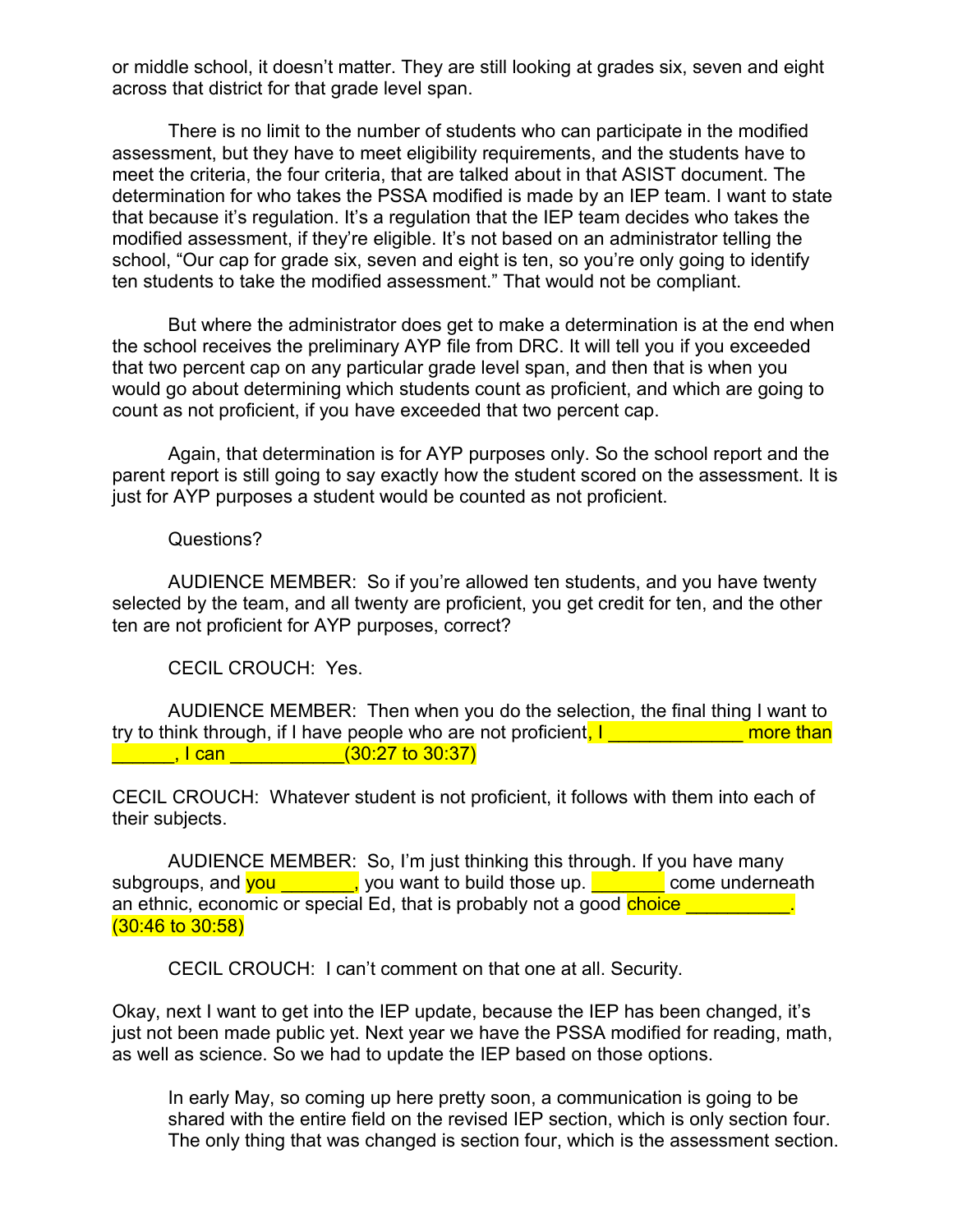There is also going to be a video clip of information on this new section that will be posted on the web so that you can watch the information being shared.

I want to show you what it looks like.

You can see it has a little bit of a different look, but I want to point out what some of the differences are. At the top, you will see the directions, and we are hoping that it's pretty clear and pretty user friendly on how to navigate through this section. But you have the general directions initially, which are essentially telling you if you have a student who is of a grade level to take the PSSA, you are going to select which assessment has been determined appropriate for that individual student by content area.

So for reading, there is a student taking the PSSA with accommodations, the PSSA without accommodations, the PSSA-M with accommodations, or the PSSA-M without accommodations. So you will see those four options for reading, math and science, and you just check the option that applies to that individual child.

Another thing I want to point out is, and I am actually kind of excited about this, you will see at the front here where it says, "allowable accommodations may be found in the PSSA accommodations guidelines." That has been on the IEP, however the link that was on the document was a link to the PaTTAN website. This is a direct link right to the document, so you don't have to search for anything. It will take you directly to that document. The same applies to the criteria for PSSA modified eligibility and PASA eligibility. The link that's on the document will take you directly to that document. You don't have to search for it.

So the first option, as it is right now, is that the student is not assessed. This means that the student is not in grades three through eight or eleven. Then we first have reading here. And it is telling us that the PSSA is assessed at grades three through eight and eleven, and the PSSA-M is administered in grades four through eight and eleven, because remember third grade is not an option for the modified. So there are those four different options: PSSA with accommodations, PSSA without, PSSA-M with accommodations, or PSSA-M without accommodations. You are just checking the appropriate option.

Then those same exact four categories apply for math because then you are going to pick which assessment option applies. The same applies for science because science will be available for the modified assessment next year. For writing we just have the PSSA without or with accommodations. And if the student is taking the PASA then there is only one option because all content areas of reading, math and science are all assessed on the PASA.

The reason for this new configuration is because the PSSA-M is content specific. It is a content specific determination. So a student could be eligible to take the PSSA modified in math, but then take the regular PSSA for reading and science. Okay? It's a determination that's made by content area. The PASA is not in the same category. You either take the PASA and are assessed via the PASA in reading, science and math, or you're not. So it's a one stop shop, that you're not choosing content areas that you're going to use with the PASA. You either take it or you don't.

Any questions about the revised IEP?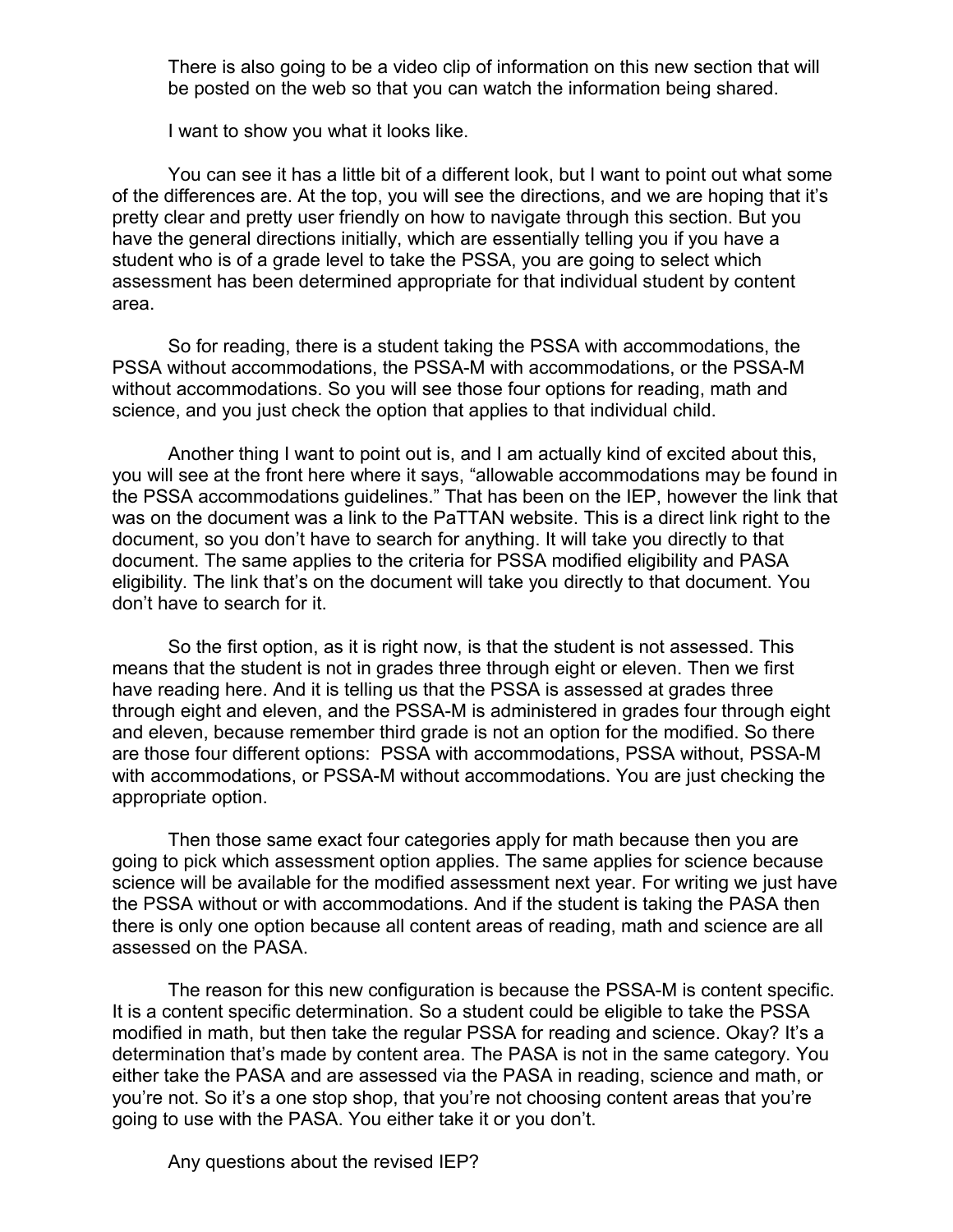The other issue that came up, and if any of you are familiar with the PSSA modified and the ASIST Document, you will know that one of the qualifications for this year, for the PSSA modified in math, was that the student had to have a standards aligned IEP and the student had to have at least one measurable annual goal in the area of mathematics to qualify to take the PSSA modified for mathematics. Next year it's not just math. Reading and science will also be available. And for reading it worked out fine because the same will apply. You will need a standards aligned IEP and you will need at least one measurable annual goal in the area of reading. Science was a little bit different, because we don't write measurable annual goals for science or social studies. A student doesn't have a specific learning disability in science. A student has a disability that manifests itself in reading and mathematics and in other areas, but not necessarily specifically in science. So there couldn't be the eligibility criteria that a student had to have a measurable annual goal in science, because that is just counterintuitive to what we do.

So the qualification is going to be if a student has taken the PSSA modified in either reading or math, then that student would be eligible, pending an IEP team decision, to take the PSSA modified in science. Okay? So we still have the same qualifications for the modified for reading and math, and if the student has qualified and has taken the PSSA modified in either reading or math, then the IEP team decides if it's appropriate for that student to take it in science as well.

Okay, now we are going to talk a little bit about the PASA. The PASA is the Pennsylvania Alternate System of Assessment, and it has been around for almost ten years now. This slide briefly outlines the evolution of the assessment by content area over the years. Initially reading and math were only at grades three, five, eight and eleven; now it's three through eight and eleven. Science continues to be at grades four, eight and eleven.

As Pennsylvania builds out the standards aligned system, BSE is working to position students with significant cognitive disabilities within the system, within the standards aligned system. Pennsylvania has tentative inclusive practices and presumed competence for all of its learners, and IDEA and Chapter 14 both recognize that progress of all students be measured in relation to the general education curriculum, and address additional needs such as communication skills, daily living skills, and social skills. They have been very cognizant that it is an "and." A student needs to be measured in relation to the general education curriculum AND address any additional needs such as communication, daily living, social skills, and whatever other needs the student might have.

In ten years since the inception of the alternate assessment based on alternative achievement standards, educators have begun to see situations of learning that they didn't necessarily think was going to happen. I taught life skills, and I can absolutely attest to the fact that as I was working towards these higher-level skills my students made additional progress, so that is always kept in the forefront of everything that is done here.

Along with this though, the Bureau of Special Education, in coordination with the Bureau of Teaching and Learning, will begin the expansion of the standards alignment system as it relates to our students with significant cognitive disabilities.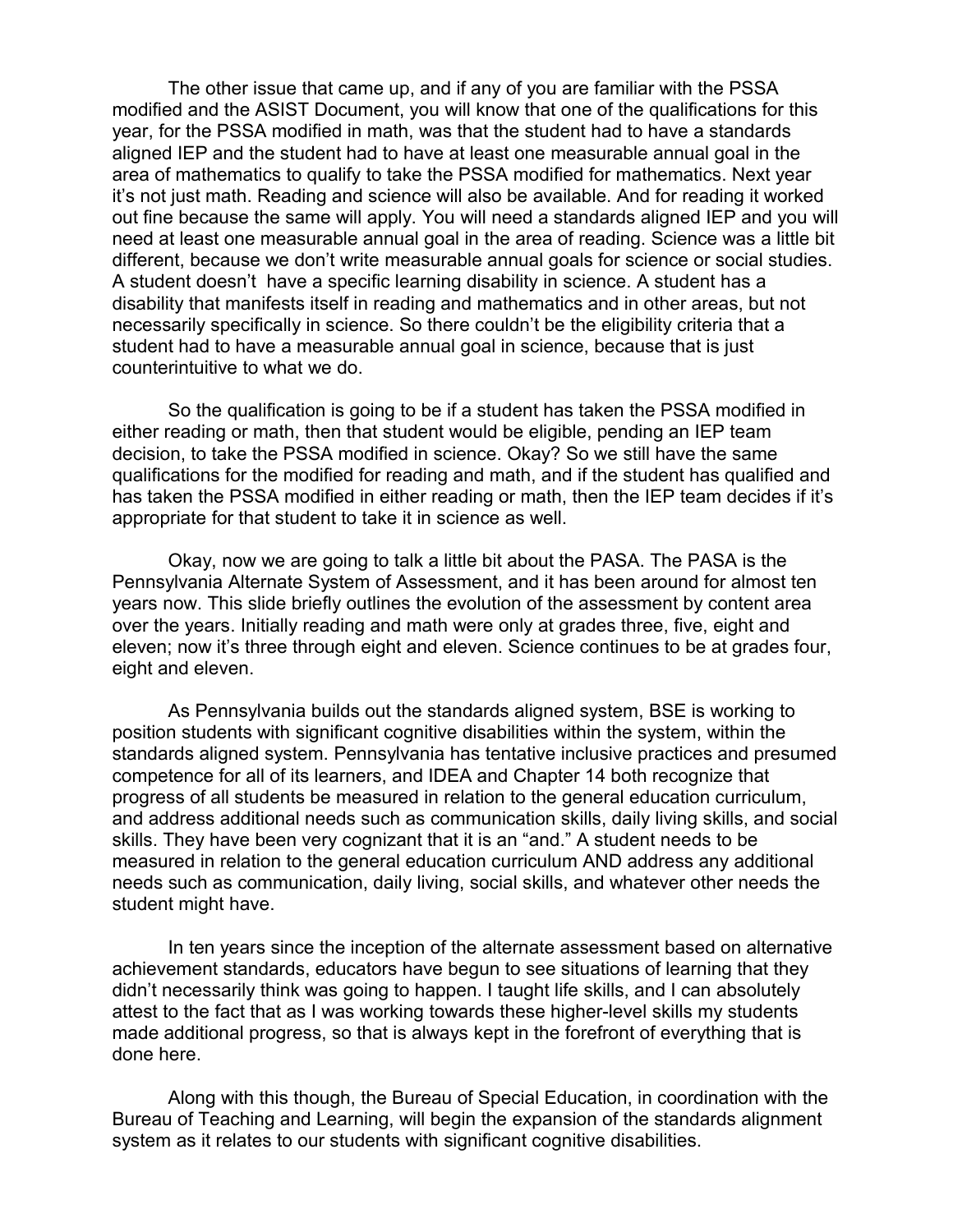Pennsylvania is partnering with the National Alternate Assessment Center, or NAAC, at the University of Kentucky. That group will facilitate the work in Pennsylvania. And as a result, the things that are on the slide are happening. Pennsylvania plans for a large rollout of this portion of the standards aligned system in the fall of 2010, so stay tuned.

In August at the Low Incidents Conference, BSE will begin to demonstrate the foundational parts of this system, so if you attend the Low Incidents Conference you will be seeing some of this information as it's coming out.

There are also a couple of slides for things that you can do. Currently BSE is involved in three research studies conducted through federal awards and grants. Many times schools or LEA's are needed as pilots or field tests for these different things. The MAAPS grant, which stands for Modified Academic Assessment and Participation Screening, is going to be recruiting special education and general education teachers of eighth grade students with IEP's to use an online tool to determine the students opportunity to learn grade level content. The intent of this research is to develop a screening tool which would help IEP teams make reliable and valid decisions about who is most appropriate to participate in the PSSA modified. So they are looking at developing a screening tool to help determine who is the most appropriate, who is the modified assessment most appropriate for.

PA is also one of the participants in a PARA study, which stands for Partnership for Accessible Reading Assessment. This study is looking at making large-scale reading assessments more accessible. We are currently in the recruitment phase for this study that will be conducted in May at the fourth and eighth grade levels for students who have learning disabilities, mental retardation, who are receiving speech and language support, and students with hearing impairment.

PA is also waiting to hear whether we will be a research participant in the National Research and Development Center Grant that will be awarded later this month. This grant will total about eleven million dollars. The purpose of this grant is to assess the academic progress of students with disabilities, and to improve curricular coverage and instructional support that enhances student outcomes. Growth will be a specific focus of this particular study as well.

So any questions or interest in any of those research studies, please contact Lynda Lupp.

These are some things that occur annually. These have to occur every year, and assistance is always very much welcomed for any of these activities.

These are your major contacts. If you have any questions related to the PSSA modified, or assessments in general, Lynda Lupp has been working with the modified assessment and as part of the GSEG grant, and Diane Somasta (sp), who has been working with her, is from the Bureau of Assessment and Accountability. So these folks are able to answer just about any question you might have, or if you would like to participate in any of these studies.

Here is some additional contact information for PSSA-M, DRC and PASA. And then I have a whole bunch of other stuff.